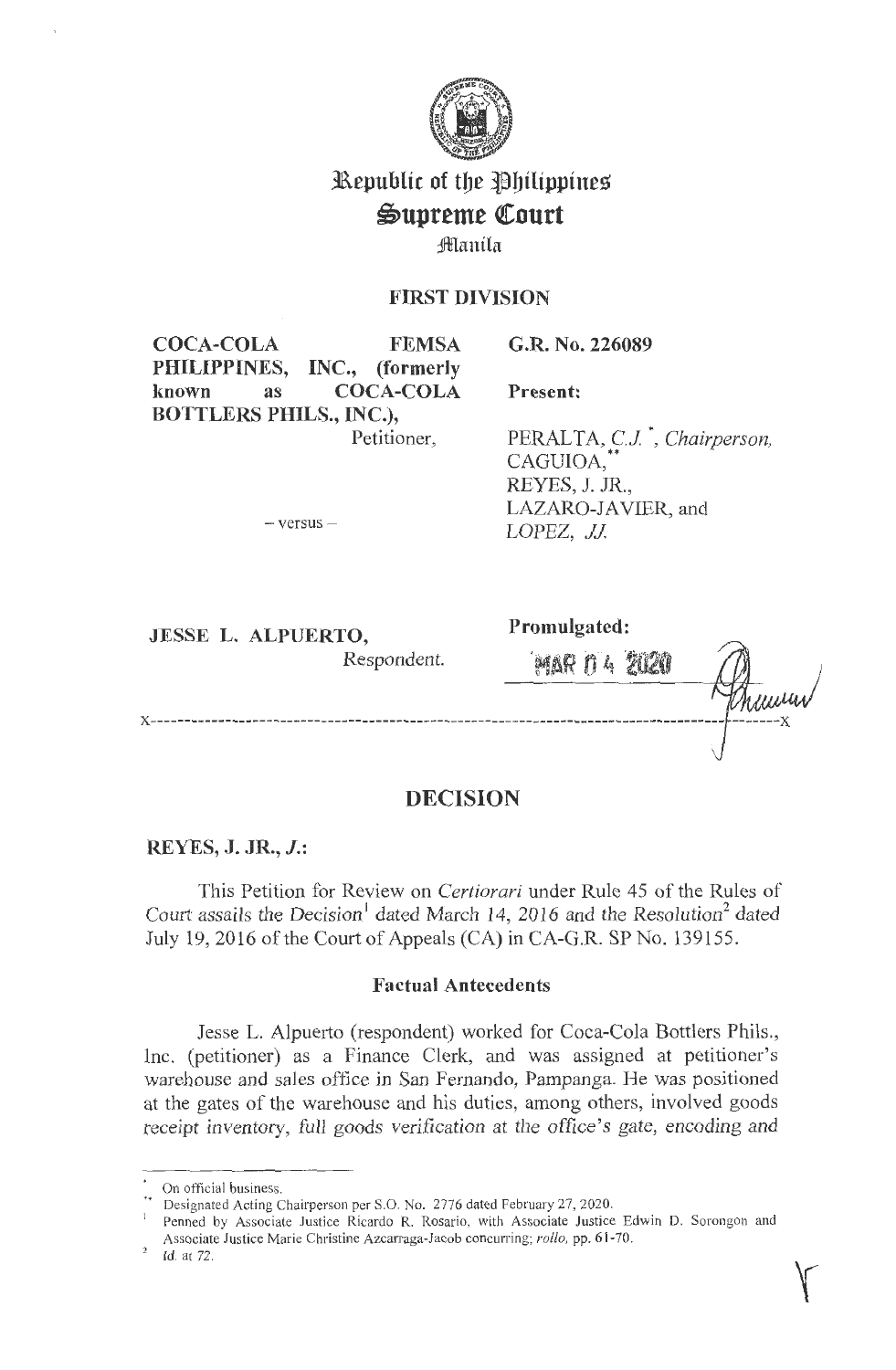$\bigg\langle$ 

recording duties of assets that get in and out of said warehouse.<sup>3</sup> He oversaw that all levels of control and procedures were in order to ensure accuracy and timely input of data that tracks the location, quantity, condition, maintenance status of all managed assets.<sup>4</sup> Petitioner also averred that respondent was specifically tasked, among others, to do the following:

• Performs physical checking of goods and all items/objects for accuracy of cost, sales and volume records at assigned location ensuring that it is in accordance with the proper processes and procedures;

• Performs real-time encoding of all assets moving in and out of the gates, and ensures the recording and reporting of all non-trade assets received and transferred out of the designated gate;

Issues and processes claim memo of all Driver's shortages that make-up for lost or damaged inventory;

• Provides the raw inputs of financial data and information in each location for roll-up to plant and company financials;

Ensures that all goods, supplies and materials received and dispatched are in order and complete according to manifests and delivery receipts;

Responsible for proper physical checking and recording of input or data/information per Company procedures during specific assigned locations and times;

Also handles the monitoring and directing of internal and external deliveries and movement cf assets to various parts of the grounds or buildings;

Prevents unauthorized removal of company property or products and ensures the complete system input of all assets entering and leaving; and

Counts truck inventory and keeps accurate records of finished goods transported out of the facility for sales delivery or distribution to another warehouse. Receives finished goods into inventory and maintains appropriate records.<sup>5</sup>

Respondent had been petitioner's employee for 11 years.

On March 12, 2012 at 6:20 p.m., respondent, who was then on leave, arrived at petitioner's warehouse together with his family to· pick up nine cases of 237 ml Coke Zero products that were allegedly classified as bad orders (BOs) whicb they intend to take to their trip to Batangas. He took out the nine cases of soft drinks and replaced them with empty bottles.<sup>6</sup> Respondent alleged that Redel Padua (Padua), the site Operations Manager of The Redsystems Company, Inc. (TRCI), told him that it was alright to

id.nt6l. <sup>4</sup>**Jd. at <sup>263</sup> .** 

<sup>&</sup>lt;sup>5</sup> *ld.* at 120; *see* also LA Dec<sub>1</sub>sion ,fated June 17, 2014; id. at 196-197. <sup>6</sup> Id. at 263.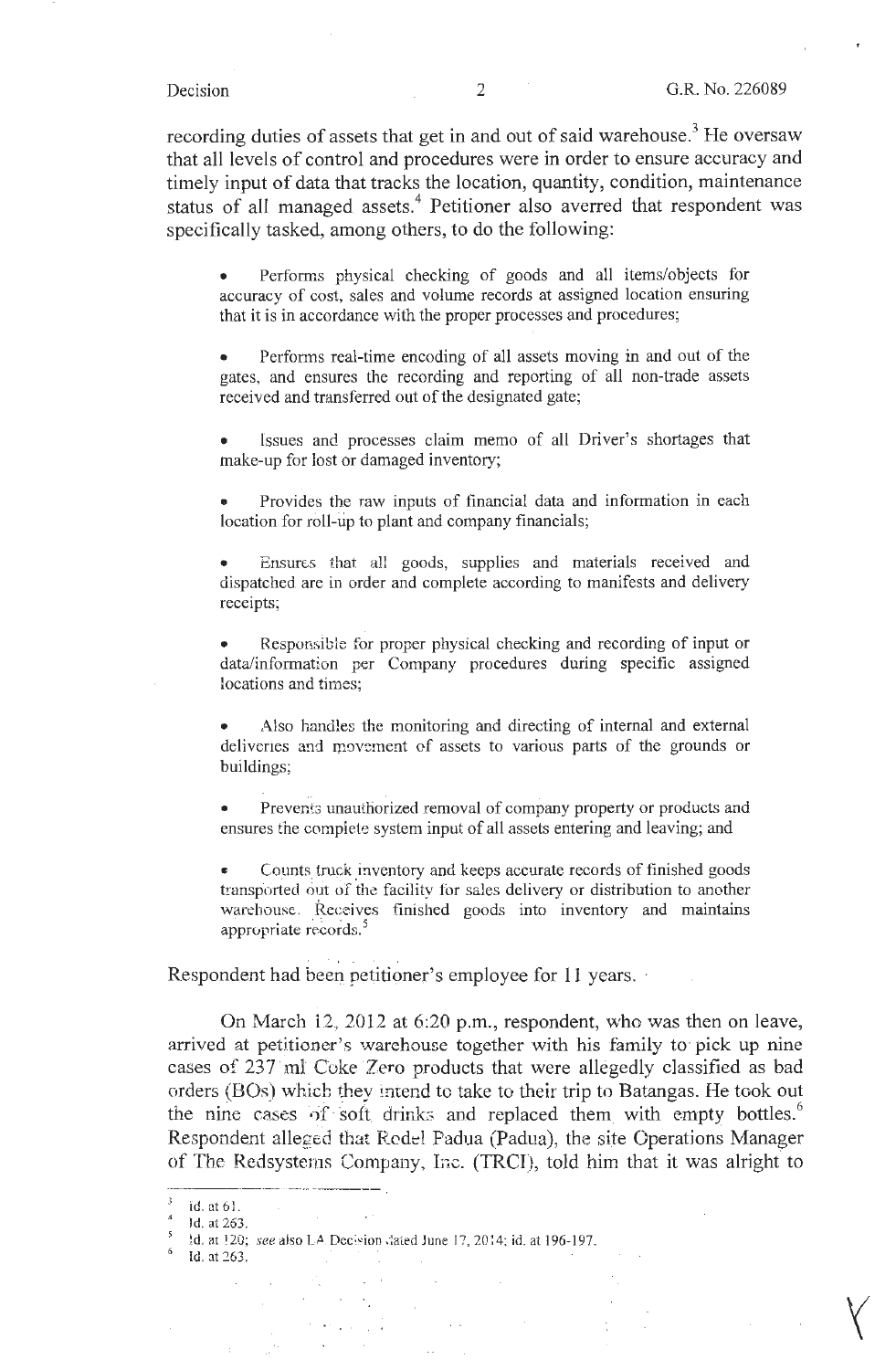drink the said soft drinks. TRCI is petitioner's independent contractor for logistics and warehousing. The event that transpired above was noted in the guard's logbook.

Later, petitioner issued a Notice to Explain<sup>7</sup> dated August 15, 2012 requiring respondent to explain why he should not be subjected to disciplinary action or dismissed for violation of petitioner's 2010 Employee's Code of Disciplinary Rules and Regulations (Red Book)<sup>8</sup> and the Code of Business Conduct  $(COBC)$ <sup>9</sup> particularly theft or unauthorized taking of funds or property which may carry the penalty of discharge and criminal prosecution.  $10^{10}$  The charge was based on the record of the security guard stationed at the warehouse.

On August 22, 2012, respondent gave an explanation<sup>11</sup> where he admitted that he took the Coke Zero products and explained that they were already classified as BOs subject to condemnation since their expiry dates were either December 23, 2011 or February 22, 2012. He also claimed that he was the only one being charged with theft when everyone was benefiting from the BOs, and he believed that it was alright to take them since everyone was allowed to consume them.

A hearing<sup>12</sup> was held on December 4, 2012, where respondent elaborated that before the incident, he already solicited for BOs and such was granted by the checker. Respondent claimed that Richard Guamos (Guamos), an inventory analyst of TRCI, also allegedly told him and other employees that such bad orders were considered as empties. Respondent elaborated that he had to bring bottles because the checker said that he should bring replacements before he can get the BOs since the bottles still have peso value. Respondent said that since it was alright with the "big bosses," he believed that he did not need to get approval from his superiors.

In an Inter-Office Memorandum<sup>13</sup> dated January 8, 2013, petitioner dismissed respondent for theft of company products, serious misconduct and loss of trust and confidence. Petitioner explained that the respondent's taking of the Coke Zero products and appropriating them for his personal use deprived them of the opportunity to write them off as tax deductions for expenses. Respondent's 11 years of service was taken as an aggravating circumstance since his long stay in the position should be taken against him since he knows very well that every movement should be followed by documentation and that he failed to ask permission from his superiors.

 $\bar{7}$ Id. at 121.

 $\mathbf{8}$ Id. at ! I 6-118.

<sup>&</sup>lt;sup>9</sup> Id. at 113-115.<br><sup>10</sup> Section 20 of the Red Book.

<sup>&</sup>lt;sup>11</sup> *Rollo*, p. 122.

<sup>&</sup>lt;sup>12</sup> Id. at 126-132.<br><sup>13</sup> Id. at 133-135.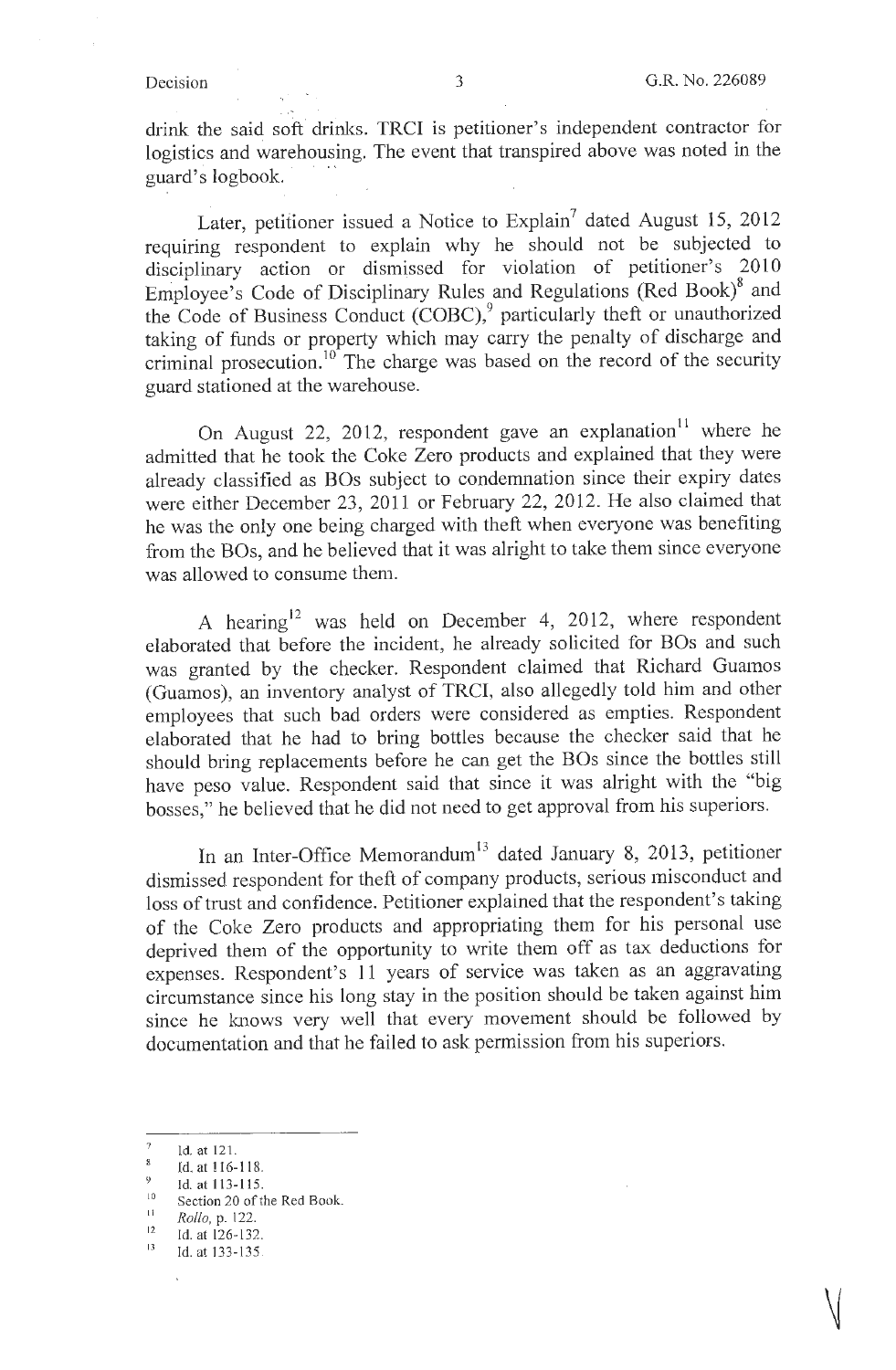On January 21, 2013, respondent filed for illegal dismissal and unfair labor practices (ULP) against petitioner and its former finance manager, Roberto Luistro (Luistro) and the plant's asset and inventory manager, Jovita Carbelledo (Carbelledo). Respondent prayed for payment of back wages, reinstatement, benefits and other damages. Respondent presented the testimonies of seven employees including a security guard (Alvin G. Cabrera) who claimed to have heard Padua saying that it was alright to consume the subject soft drinks.

#### **Ruling of the Labor Arbiter**

The Labor Arbiter<sup>14</sup> (LA) dismissed the complaint and upheld the legality of respondent's dismissal. The LA found as credible the statements of Guamos, who denied directing anyone to re-classify any of petitioner's products or property for recording purposes, and Padua, who denied giving permission to respondent to take petitioner's products out of the warehouse without consent from superiors and without proper documentation.<sup>15</sup> The LA noted that respondent failed to disprove the said statements. Moreover, respondent's admission that he failed to observe the procedure and that it was an error of judgment was construed to be an admission of theft.<sup>16</sup>

The LA also dismissed the charge of ULP for failure to present proof that petitioner interfered with respondent's right to self-organization.<sup>17</sup> Finally, the LA ordered that Luistro and Carbelledo be dropped from the case for failure to present evidence of their direct participation in respondent's dismissal.<sup>18</sup>

The dispositive portion of the Decision<sup>19</sup> dated June 17, 2014 reads:

WHEREFORE, premises considered, a DECISION is hereby rendered DISMISSING this case with prejudice for lack of merit.

All other money claims, damages and attorney's fees of the [respondent] as raised in his complaint are likewise ordered DISMISSED with prejudice for lack of merit.

**xxxx** 

SO ORDERED.<sup>20</sup>

Respondent elevated the case to the NLRC.

<sup>&</sup>lt;sup>14</sup> Acting Executive Labor Arbiter Mariano L. Bactin.

<sup>&</sup>lt;sup>15</sup> *Rollo*, p. 201.

<sup>16</sup> Id.

 $\frac{17}{18}$  Id. at 204.

 $\frac{18}{19}$  Id.

<sup>&</sup>lt;sup>19</sup> Id. at 193-206.<br><sup>20</sup> Id. at 204-206.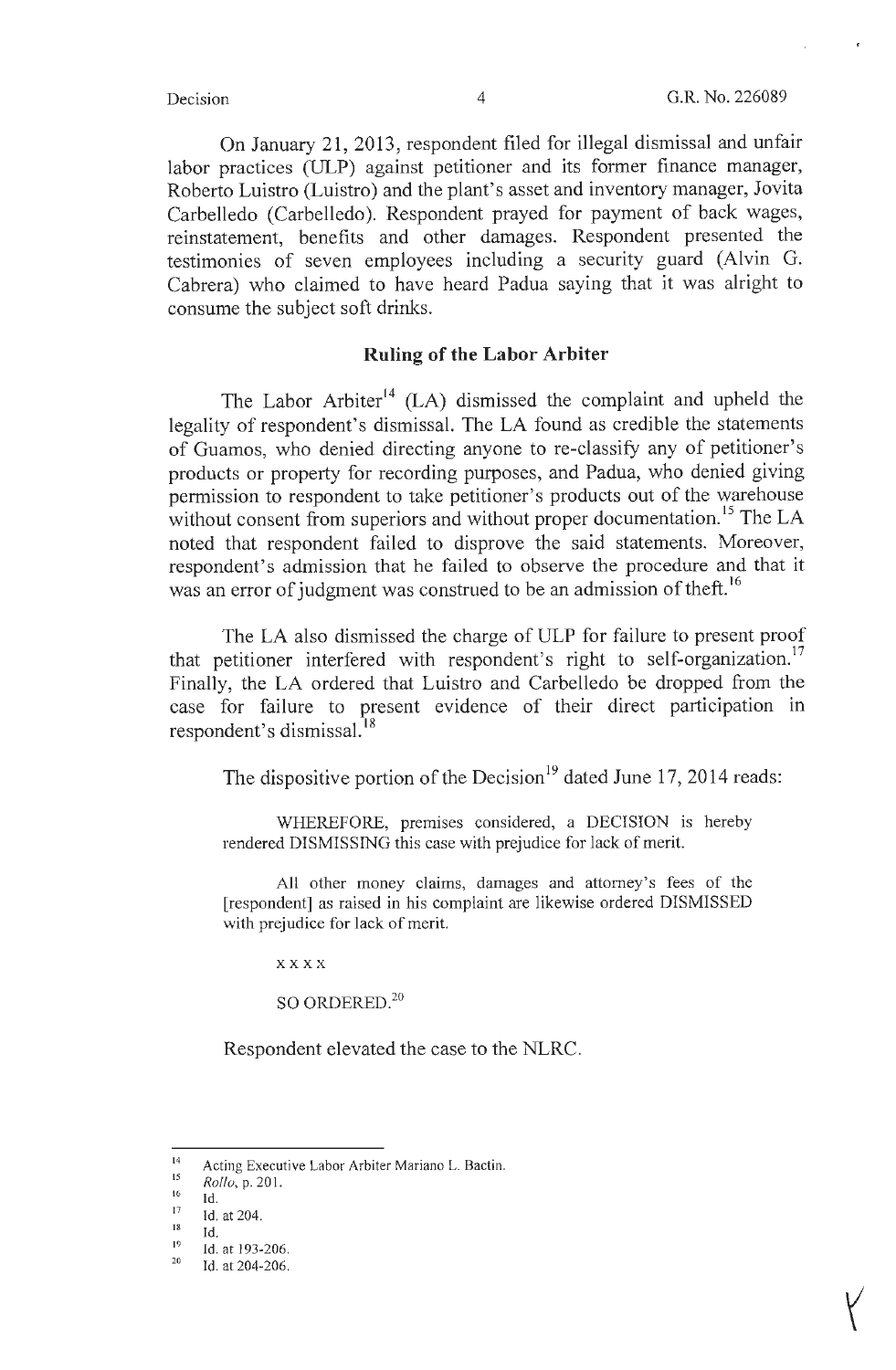#### **Ruling of the NLRC**

In a Decision<sup>21</sup> dated September 30, 2014, the NLRC denied respondent's appeal and affirmed the LA's ruling. The NLRC held that respondent failed to prove the authenticity and due execution of the Inventory Write-Off Form (IWOF) which he presented to prove that the Coke Zero products which were taken were already expired. The NLRC opined that while administrative and quasi-judicial bodies are not bound by technical rules of procedure, this should not be construed as a license to disregard certain fundamental evidentiary rules, $22$  and that the evidence presented must at least have a modicum of admissibility to be given some probative value.<sup>23</sup> Furthermore, even assuming that the IWOF is admissible in evidence, it failed to establish that the Coke Zero products enumerated therein were the same with the ones taken by respondent.<sup>24</sup>

The NLRC also found that the statements of Cabrera as well as respondent's co-employees do not support his claim that the Coke Zero products were already considered as BOs and that their taking was done with the permission of Padua and Guamos. The statements reveal that the permission given was to drink the Coke Zero 240 ml. or 8 ounce products and not to take them outside the premises. On this score, the NLRC also noted that the Coke Zero products which were allowed to be consumed were different from the ones taken by respondent (Coke Zero 237 ml.).<sup>25</sup> Finally, the NLRC noted that if indeed the Coke Zero products taken by respondent were already expired, it would have posed a serious health risk and petitioner's reputation as manufacturer of non-alcoholic beverages would be seriously damaged if said products were to be consumed by the public.<sup>26</sup>

Respondent filed a Motion for Reconsideration (MR) but the same was denied in a Resolution<sup>27</sup> dated November 19, 2014. Respondent then filed a Petition for *Certiorari* under Rule 65 to the CA.

#### **Ruling of the CA**

In its assailed Decision, the CA reversed the NLRC Decision. On the respondent's non-compliance with Section 3, Rule 46 of the Rules of Court for failure to attach material portions of the record, i.e. the complaint and petitioner's rejoinder, the CA held that an outright dismissal is not mandatory and that respondent was able to submit all the material portions of the record necessary to resolve the petition. At any rate, a dismissal based

<sup>&</sup>lt;sup>21</sup> Penned by Commissioner Joseph Gerard E. Mabilog, Commissioner Isabel G. Panganiban-Ortiguerra and Commissioner Nieves E. Vivar-De Castro; id. at 26 1-277.

 $\frac{22}{23}$  Id. at 268.

<sup>2</sup> '

<sup>&</sup>lt;sup>24</sup> Id. at 272.<br><sup>25</sup> Id. at 272-275.

Id. at 276.

 $\mathcal{Z}'$ Id. at 302-303.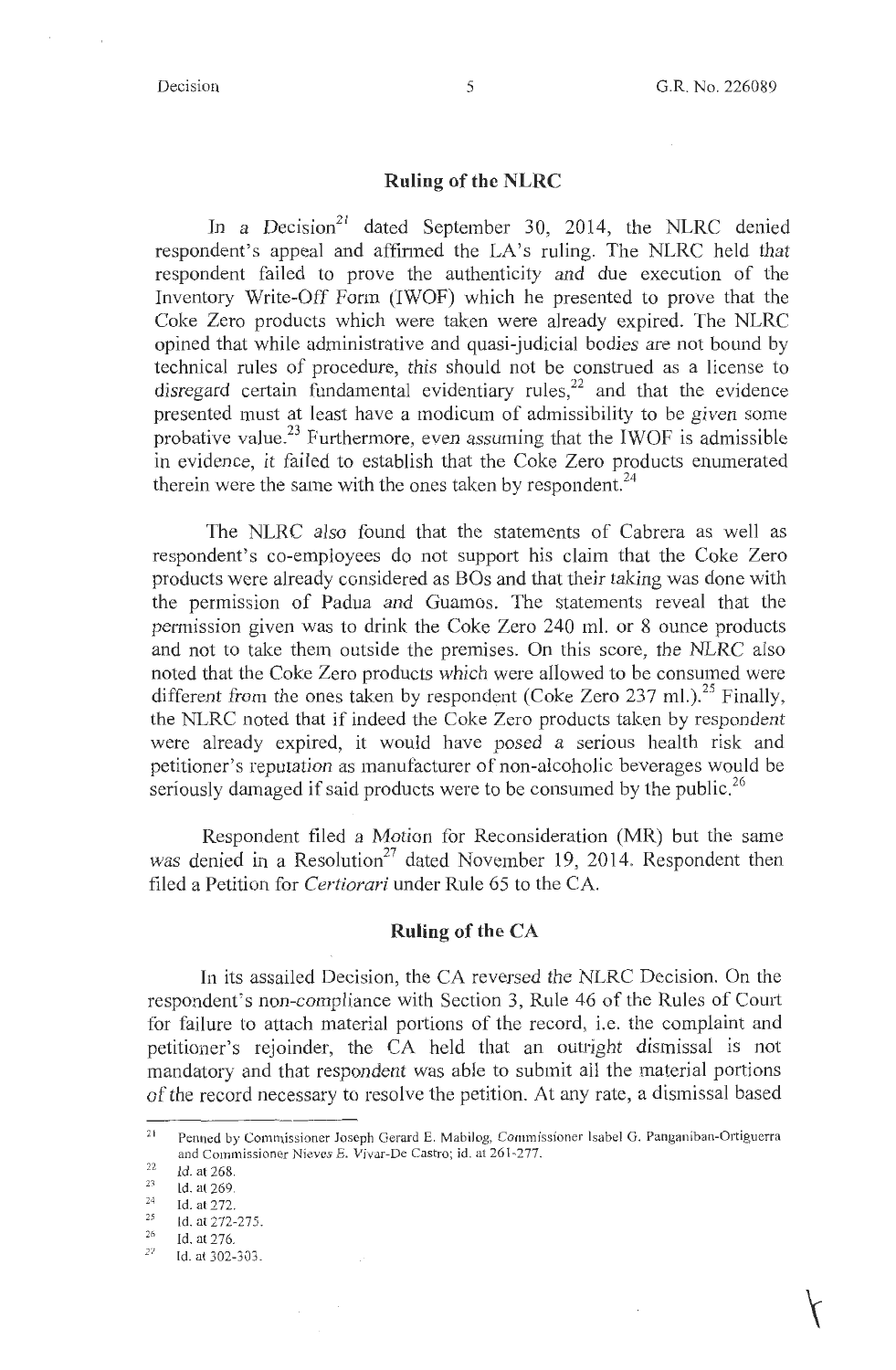on this ground would be hollow considering that petitioner already attached said portions of the record to its own pleadings before the  $CA.^{28}$ 

On the merits, the CA agreed with the NLRC in not considering the IWOF but ruled that respondent's argument that the Coke Zeros in question were already expired was amply supported by evidence on record. First, petitioner itself repeatedly referred to the Coke Zeros as BOs that would be written-off in its notice of dismissal to respondent. The CA held that this supports respondent's claim that they already expired on December 23, 2011 and February 22, 2012 - a claim which petitioner has not categorically denied. Furthermore, although the subject Coke Zero products were described as full goods, the CA took it to mean that the bottles still contained soft drinks as opposed to empty bottles.<sup>29</sup>

The CA noted that while the LA gave more weight to the denials made by Guamos and Padua in giving pennission to take out the Coke Zero products, the NLRC gave more weight to the statements of respondent's coemployees that they were given permission to drink them. While the CA agreed with the NLRC on this point, it arrived at a different conclusion that the products taken by respondent were not different from the ones permitted to be consumed, considering that 8 ounces (which was allowed to be consumed) is equivalent to 236.5882 ml or 237 ml (which was taken by respondent) when rounded-off. 30

The CA also held that respondent's act was not attended by malice as he relied on the approval of Padua and Guamos, whom he regarded as TRCI's "big bosses," believing that such was sufficient and that he was under the impression that he can take it out since it was approved for consumption. The CA also found the following circumstances that would negate ill motive and bad faith on respondent's part in taking the said BOs: (1) he asked the checker a day before he took them if he can have some bad orders; (2) he brought his family; (3) he replaced the old bottles with new bottles; (4) he picked up the beverages despite knowing that the security guard will note it down; (5) the beverages taken were for his family trip in Batangas; and (6) he readily admitted to the taking when he was required to  $explain.<sup>31</sup>$ 

The CA construed the charge of theft to be akin to theft under Article 308 of the Revised Penal Code (RPC) since criminal prosecution, aside from dismissal, is also possible as stated in the Red Book. Thus, the charge against respondent was akin to the crime of theft where intent has to be proved. Thus, respondent's act which was done in good faith cannot be regarded as theft.<sup>32</sup>

 $rac{28}{29}$  Id. at 64.

<sup>&</sup>lt;sup>29</sup> Id. at 65-66.<br><sup>30</sup> Id. at 66.<br><sup>31</sup> Id. at 66-67.<br>Id. at 67-68.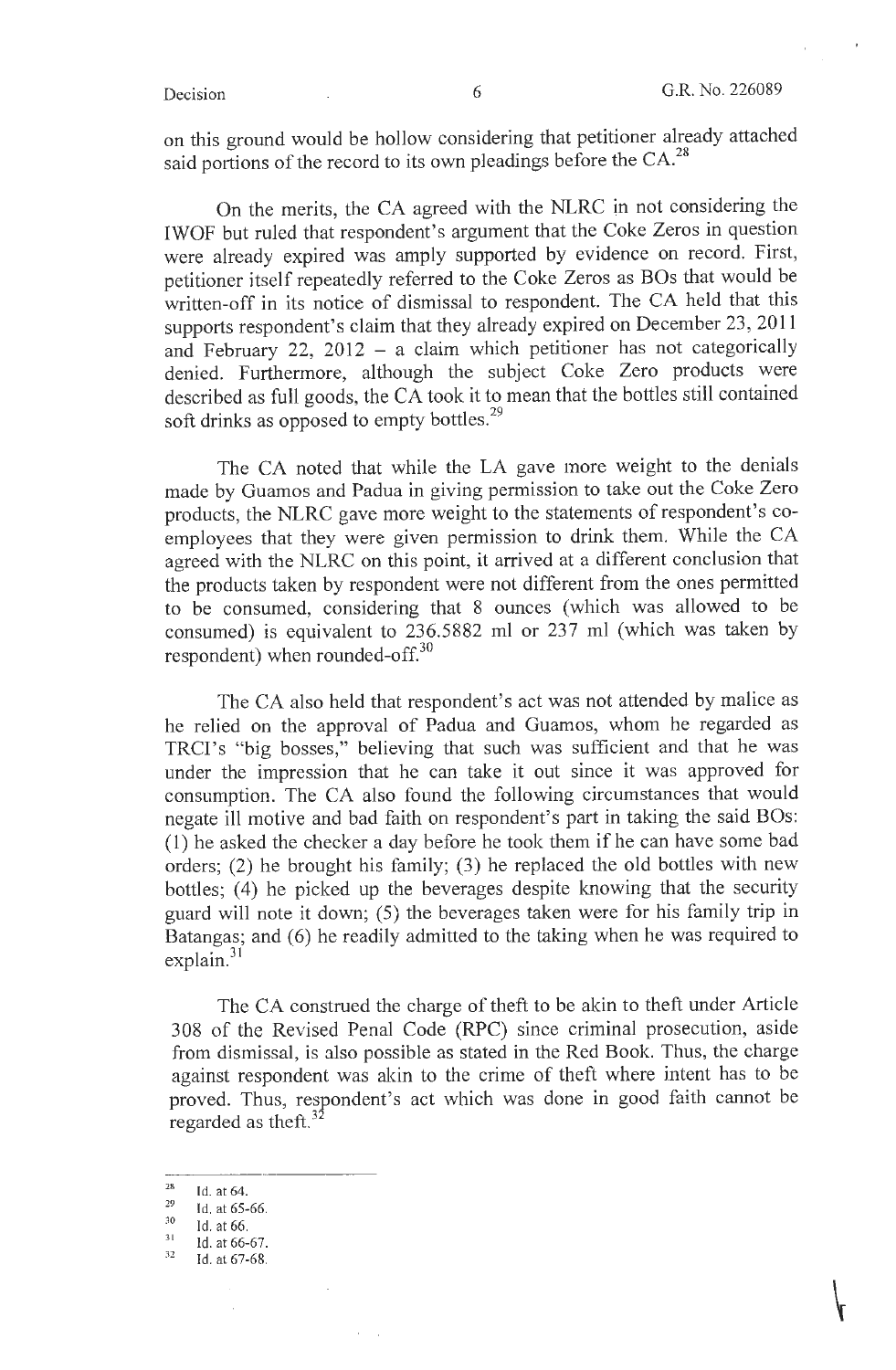The CA, however, held that respondent's act was indicative of lack of prudence as he was careless in relying solely on the permission of the TRCI superiors in order to take out the Coke Zeros, which was an improper procedure. However, while such carelessness should be punished, the penalty for such carelessness should be commensurate with the gravity of the offense. Taking into account respondent's 11 years of service without evidence that his employment record was previously tarnished, and the fact that that the value of the products he took was  $\mathbf{P}1,215.00$  only while his monthly salary at the time of his dismissal was P20,800.00, the CA concluded that a penalty of suspension for one month is reasonable.<sup>33</sup> The CA also held that petitioner's officers, Robert Luistro and Jovita Carbelledo, should not be held liable in the absence of evidence that they acted maliciously or in bad faith in dismissing respondent.<sup>34</sup>

The dispositive of the Decision dated March 14, 2016 reads:

**WHEREFORE,** the petition is **GRANTED.** The assailed decision and resolution dated November 19, [2014] of the NLRC in NLRC LAC NO. 07-00185-14 are set aside. Respondent Coca Cola Bottlers Philippines, Incorporated is hereby **ORDERED** to reinstate Alpuerto to his former or equivalent position without loss of seniority rights, benefits, and privileges and to pay backwages, inclusive of allowances and other benefits or their monetary equivalent, computed from January 8, 2013, the date of Alpuerto's dismissal, up to the time of his reinstatement, with a deduction for the one-month suspension.

The Computation and Examination Unit of the NLRC is hereby ordered to compute said award of back wages, benefits and allowances.

### **SO ORDERED.<sup>35</sup>**

Petitioner filed a Motion for Reconsideration but the same was denied in a Resolution<sup>36</sup> dated July 19, 2016.

Hence, the present Petition based on the following ground:

WITH ALL DUE RESPECT, THE COURT OF APPEALS GRAVELY ERRED IN RENDERING THE QUESTIONED DECISION AND QUESTIONED RESOLUTION WHEN IT FAILED TO APPLY THE LAW AND THE PERTINENT RULINGS OF THIS HONORABLE COURT IN RULING THAT [RESPONDENT] WAS ILLEGALLY DISMISSED FROM EMPLOYMENT.<sup>37</sup>

#### **Ruling of the Court**

Petitioner argues that a review of the factual and legal findings of the CA is warranted in this case considering that it was in conflict with the

 $\frac{33}{34}$  Id. at 68.<br> $\frac{34}{35}$  Id. at 69.

<sup>&</sup>lt;sup>35</sup>Id.<br><sup>36</sup>Id. at 72<br><sup>37</sup>Id. at 28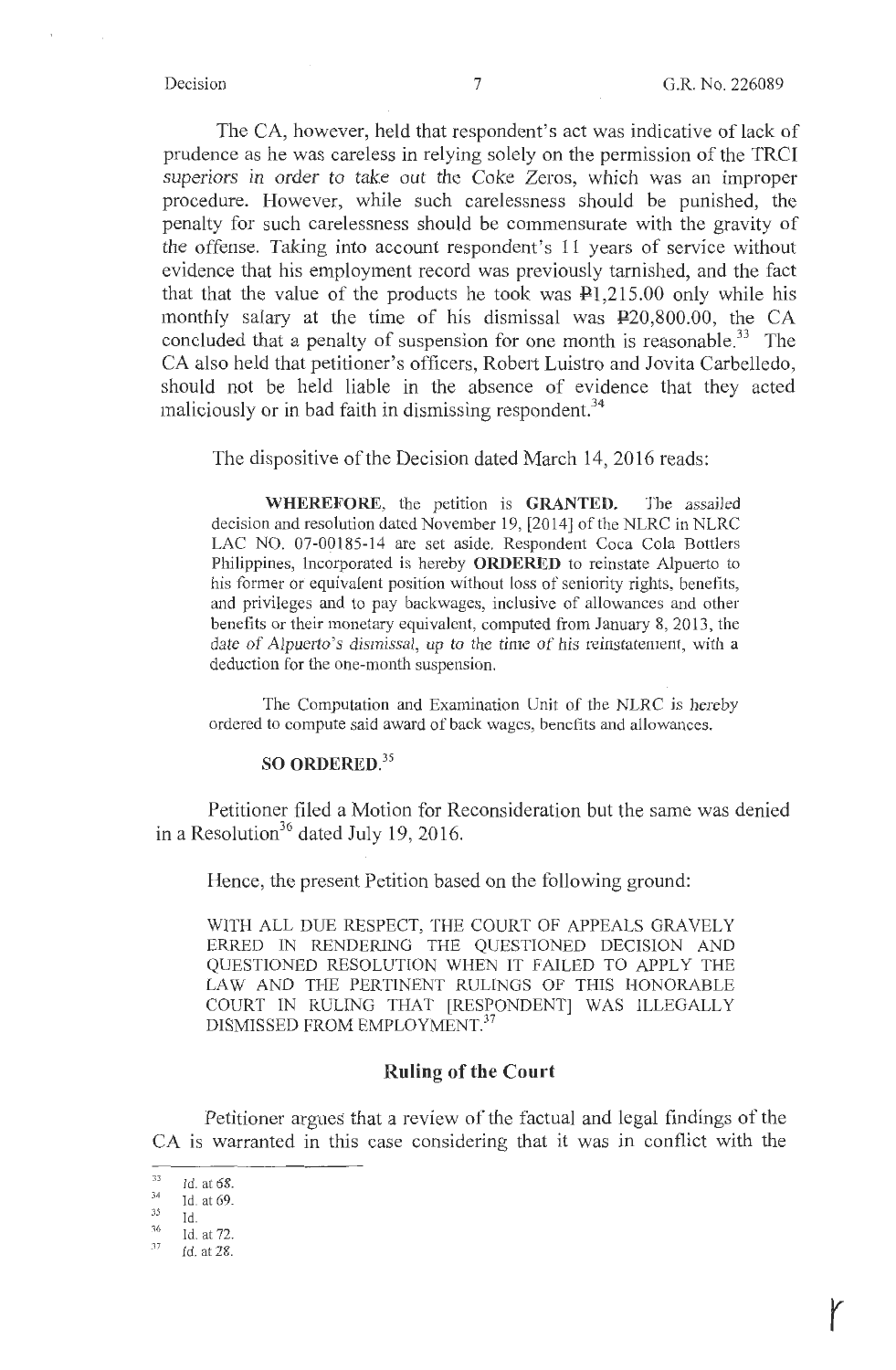findings of the LA and the  $NLRC^{38}$  and that the CA gravely erred in finding that respondent was illegally dismissed from employment.<sup>39</sup> Finally, petitioner states that in the event this Court sustains the finding that respondent's dismissal was too harsh, it should not be made to pay respondent backwages as it was in good faith in dismissing respondent.<sup>40</sup>

Respondent, on the other hand, prays that the petition be dismissed for failure to raise a question of law.<sup>41</sup> In particular, respondent argues that the matters of whether his act was done in good faith or constitutes theft, of whether it constitutes unlawful taking of company property, and of whether it constitutes serious misconduct as well as willful breach of trust, are factual in nature.<sup>42</sup>

In *Century Iron Works, Inc. v. Bañas*,<sup>43</sup> the Court differentiated between a question of fact and a question of law in this manner:

A question of law arises when there is doubt as to what the law is on a certain state of facts, while there is a question of fact when the doubt arises as to the truth or falsity of the alleged facts. For a question to be one of law, the question must not involve an examination of the probative value of the evidence presented by the litigants or any of them. The resolution of the issue must rest solely on what the law provides on the given set of circumstances. Once it is clear that the issue invites a review of the evidence presented, the question posed is one of fact.

Thus, the test of whether a question is one of law or of fact is not the appellation given to such question by the party raising the same; rather, it is whether the appellate court can determine the issue raised without reviewing or evaluating the evidence, in which case, it is a question of law; otherwise it is a question of fact.<sup>44</sup> (Citations omitted)

In the present case, there is no dispute that respondent took out nine cases of Coke Zeros from petitioner's warehouse, relying on the permission supposedly given by Guamos and Padua. The crucial question that this Court must resolve, therefore, is whether said act by respondent constitutes a just cause for termination under Article 282 (now Article 297 $<sup>45</sup>$ ) of the Labor</sup> Code. Stated differently, the question is whether respondent's dismissal was warranted (as what the LA and the NLRC concluded) or was too harsh for the infraction he committed (as found by the CA). To our mind, this question is one of law, for "[w]hen there is no dispute as to the facts, the question of whether or not the conclusion drawn from these facts is correct is a question of law.46

<sup>38</sup>  39 *See* Petition for Review on *Certiorari,* id. at 29-31; *see* also petitioner's Reply to respondent's Comment, id. at 504-507.

<sup>40</sup>  Id. at 29-31 .

<sup>41</sup>  Id. at42-43, 5 15-519.

<sup>42</sup>  Id. at 496.

<sup>43</sup>  Id.

<sup>44</sup>  71 I Phil. 586(2013).

<sup>45</sup>  Id. at 585-586.

<sup>46</sup>  Renumbered per Department of Labor and Employment (DOLE) Department Advisory No. I, s. 2015.

*Heirs of Nicolas* S. *Cabigas v. Limbaco,* 670 Phil. 274, 288 (2011 ).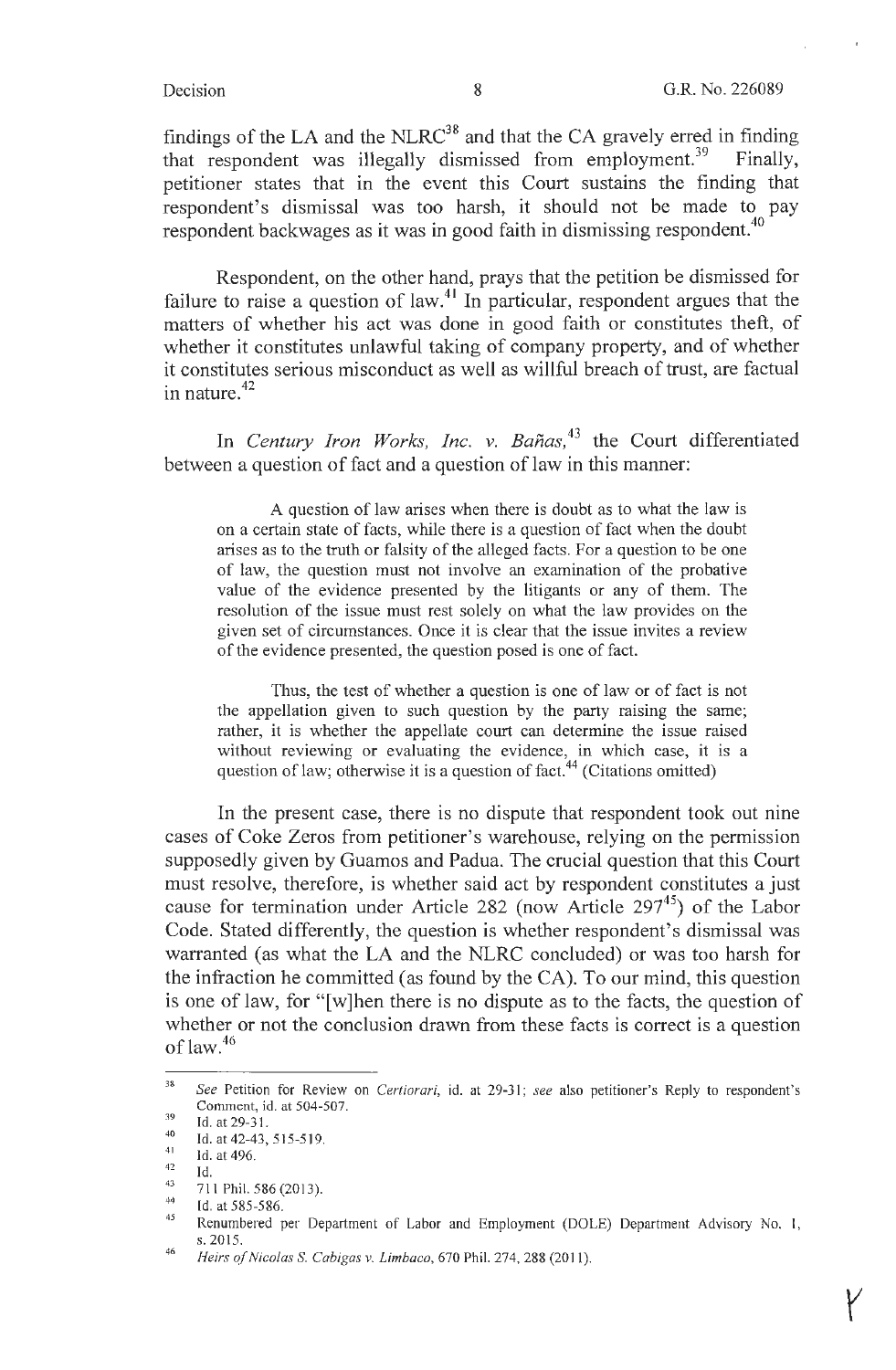We now resolve the main issue.

*Respondent's dismissal was too harsh a penalty for the infraction he committed.* 

Respondent was dismissed by petitioner on the ground of theft, serious misconduct, and willful breach of trust and confidence.<sup>47</sup> Section 20 of the Red Book provides:

Section 20: Theft or unauthorized taking of property or funds of the Company, or that of co-employees or third persons within Company premises.

First Offense- Discharge<sup>48</sup>

On the other hand, the COBC provides:

"Theft of Company assets- whether physical theft such as unauthorized removal of Company product, equipment or information, or theft through embezzlement or intentional misreporting of time or expenses-may result in termination and criminal prosecution<sup>49</sup> x x x (Emphasis supplied)

To recall, the CA, quoting these provisions, concluded that there must be malice or intent to gain in order for respondent to be dismissed from employment because the theft or unauthorized taking of property under the Red Book and COBC is akin to theft as defined under the RPC, since the commission of said acts may also lead to criminal prosecution. Thus, the CA held that respondent cannot be said to have committed theft or unauthorized taking of company property since his act of taking out the Coke Zero products was done in good faith, as he relied on the permission given by Padua and Guamos.

We agree with the CA that respondent's dismissal was too harsh a penalty for the infraction he committed. Thus, such dismissal is invalid. While petitioner's company rules provide for the penalty of dismissal in case of theft or unauthorized taking of company property, "such cannot preclude the State from inquiring whether the strict and rigid application or interpretation thereof would be harsh to the employee."<sup>50</sup>

Article 282 (now Article 297) of the Labor Code enumerates the just causes for termination:

Art. 282. Termination by employer. An employer may terminate an employment for any of the following causes:

<sup>47</sup>  *Rollo,* p. 135.

<sup>48</sup>  Id. at 117.

<sup>49</sup>  Id. at 115.

<sup>50</sup>  *Farrol v. Court of Appeals, G.R. No. 133259, February 10, 2000, 325 SCRA 331, 340.*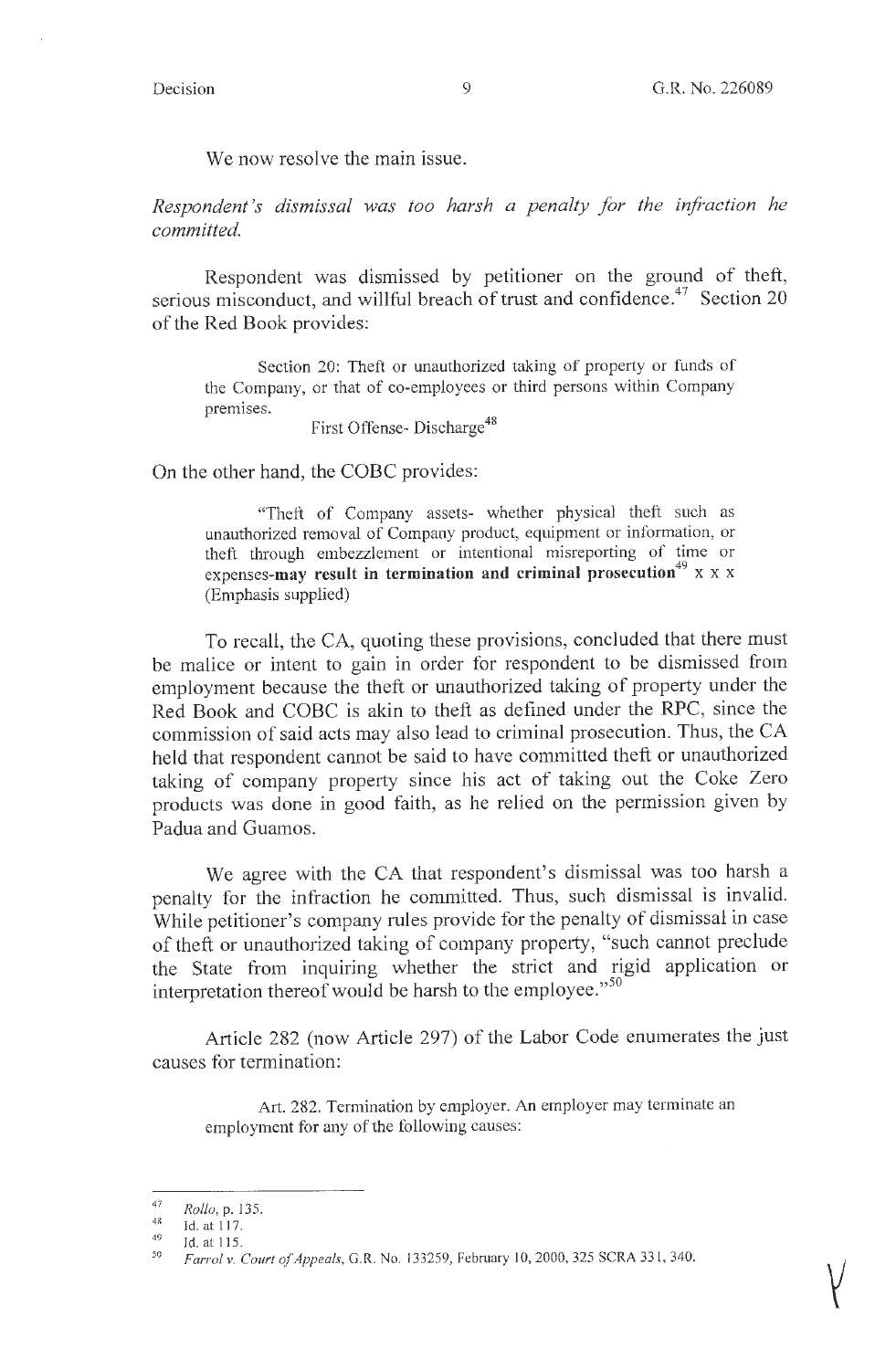a. Serious misconduct or willful disobedience by the employee of the lawful orders of his employer or representative in connection with his work;

b. Gross and habitual neglect by the employee of his duties;

c. Fraud or willful breach by the employee of the trust reposed in him by his employer or duly authorized representative;

d. Commission of a crime or offense by the employee against the person of his employer or any immediate member of his family or his duly authorized representatives; and

e. Other causes analogous to the foregoing.

In *Caltex Philippines, Inc. v. Agad*,<sup>51</sup> it was held that theft of company property is akin to serious misconduct or willful disobedience by the employee of the lawful orders of his employer in connection with his work, which is a just cause for termination of employment.<sup>52</sup> In *Nagkakaisang Lakas Ng Manggagawa sa Keihin* v. *Keihin Philippines Corp.,* 53 the Court laid down what constitutes misconduct to justify dismissal:

Misconduct is defined as "the transgression of some established and definite rule of action, a forbidden act, a dereliction of duty, willful in character, and implies wrongful intent and not mere error in judgment." "For serious misconduct to justify dismissal under the law, "(a) it must be serious, (b) must relate to the performance of the employee's duties; and (c) must show that the employee has become unfit to continue working for the employer."<sup>54</sup> (Citations omitted)

Taking into consideration the particular circumstances of this case, the Court is of the view that respondent's act of taking company property without compliance with the proper procedure may not be considered as tantamount to serious misconduct to warrant dismissal. As aptly found by the CA, the following circumstances negate a finding that respondent was impelled by a wrongful intent: ( 1) he asked the checker a day before he took them if he can have some bad orders; (2) he brought his family with him when they took the soft drinks; (3) he replaced the old bottles with new bottles; (4) he picked up the beverages despite knowing that the security guard will note it down; (5) the beverages taken were for his family trip in Batangas; and (6) he readily admitted to the taking when he was required to explain.<sup>55</sup> Surely, if respondent's taking was driven by a wrongful intent. Surely, if respondent's taking was driven by a wrongful intent, he would not have taken the Coke Zeros in this case knowing very well that other people would have easily noticed what he was doing. Hence, rather than being impelled by wrongful intent, the Court finds that respondent's act was a mere exercise of bad judgment, considering that he believed that the

<sup>51</sup>  633 Phil. 216 (2010).

<sup>52</sup>  Id. at 233.

<sup>53</sup> 641 Phil.300(2010).

<sup>54</sup>  Id. at 310. Under Sec. 5.2 (a), Rule I-A of DOLE Department Order No. 147-15, s. 2015, the requisites for serious misconduct to be a valid ground for termination, citing several decisions of this Court, are the following: (I) there must be a misconduct; (2) the misconduct must be of such grave and aggravated character; (3) it must relate to the performance of the employee's duties; and (4) there must be showing that the employee becomes unfit to continue working for the employer.

<sup>55</sup>  *Rollo,* pp. 66-67.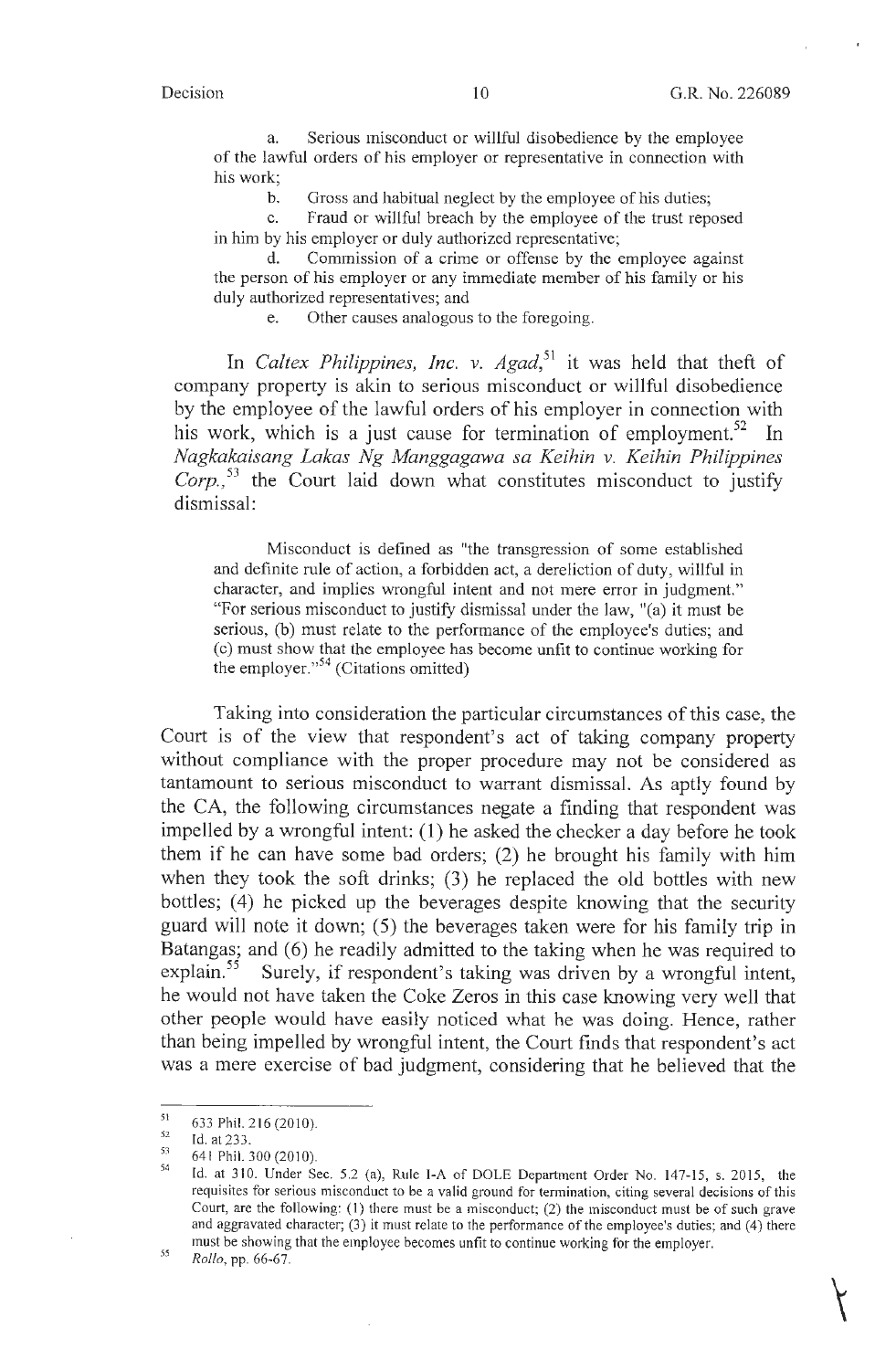verbal permission given by Padua and Guamos to drink the Coke Zero products were sufficient for him to be able to take them out for the family trip.

As regards loss of trust and confidence, in *Bravo v. Urios College*,<sup>56</sup> the Court discussed the parameters when such may be invoked as a valid ground for dismissal, to wit:

A dismissal based on willful breach of trust or loss of trust and confidence under Article 297 of the Labor Code entails the concurrence of two (2) conditions.

First, the employee whose services are to be terminated must occupy a position of trust and confidence.

There are two (2) types of positions in which trust and confidence are reposed by the employer, namely, managerial employees and fiduciary rank-and-file employees. Managerial employees are considered to occupy positions of trust and confidence because they are "entrusted with confidential and delicate matters." On the other hand, fiduciary rank-andfile employees refer to those employees, who, "in the normal and routine exercise of their functions, regularly handle significant amounts of [the employer's] money or property." Examples of fiduciary rank-and-file employees are "cashiers, auditors, property custodians," selling tellers, and sales managers. It must be emphasized, however, that the nature and scope of work and not the job title or designation determine whether an employee holds a position of trust and confidence.

The second condition that must be satisfied is the presence of some basis for the loss of trust and confidence. This means that "the employer must establish the existence of an act justifying the loss of trust and confidence." Otherwise, employees will be left at the mercy of their employers.

Different rules apply in determining whether loss of trust and confidence may validly be used as a justification in termination cases. Managerial employees are treated differently than fiduciary rank-and-file employees. In *Caoile v. National Labor Relations Commission:* 

[W]ith respect to rank-and-file personnel, loss of trust and confidence as ground for valid dismissal requires proof of involvement in the alleged events in question, and that mere uncorroborated assertions and accusations by the employer will not be sufficient. But, as regards a managerial employee, mere existence of a basis for believing that such employee has breached the trust of his employer would suffice for his dismissal. Hence, in the case of managerial employees, proof beyond reasonable doubt is not required, it being sufficient that there is some basis for such loss of confidence, such as when the employer has reasonable ground to believe that the employee concerned is responsible for the purported misconduct, and the nature of his participation therein

<sup>56</sup>  810 Phil. 603 (2017).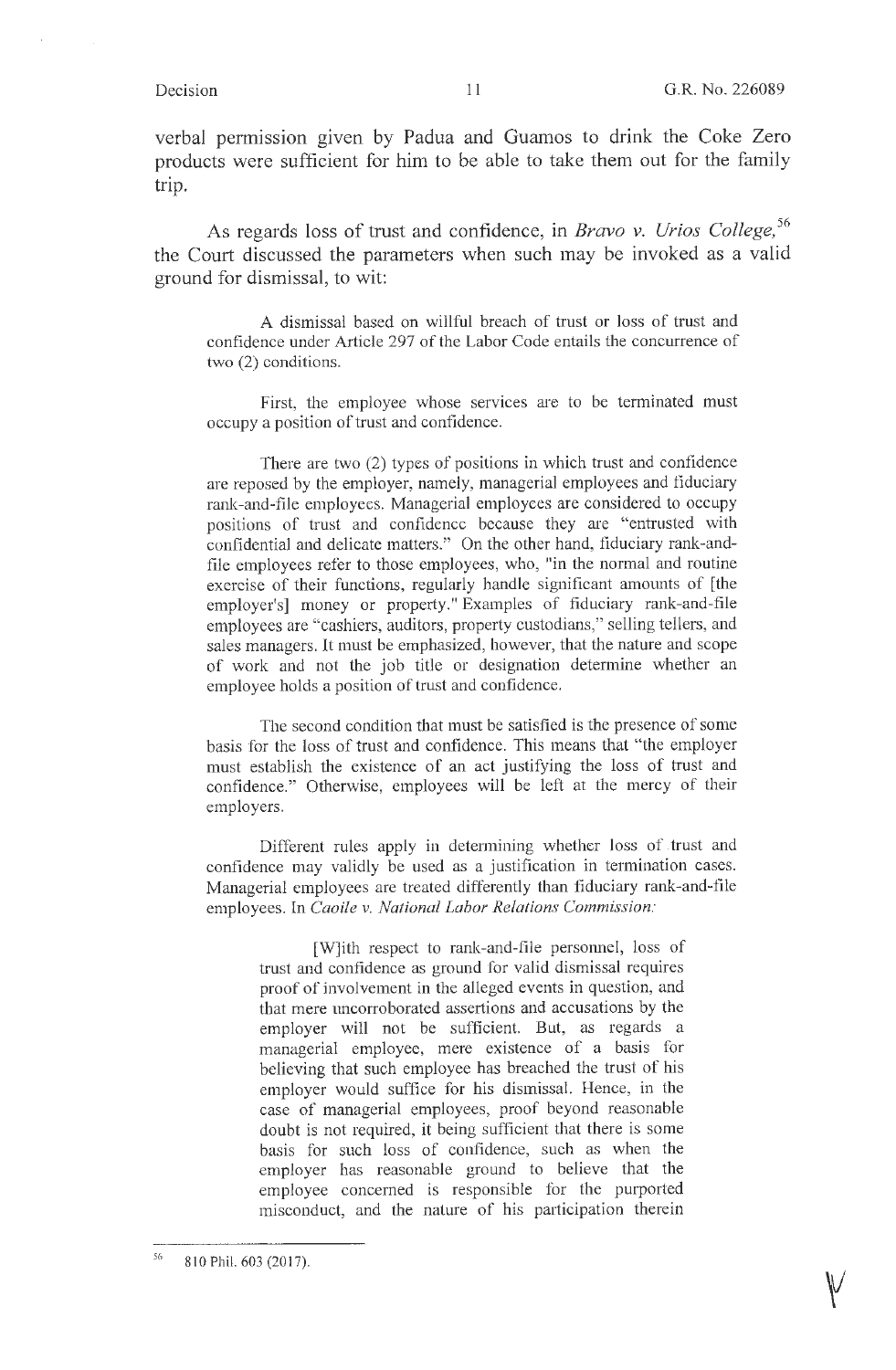renders him unworthy of the trust and confidence demanded by his position.

Although a less stringent degree of proof is required in termination cases involving managerial employees, employers may not invoke the ground of loss of trust and confidence arbitrarily. The prerogative of employers in dismissing a managerial employee "must be exercised without abuse of discretion."<sup>57</sup> (Citations omitted)

As to the first requisite, the question of whether an employee "occupied a position of trust and confidence, or was routinely charged with the care and custody of the employer's money or property" is factual.<sup>58</sup> Notably, while the LA and the NLRC upheld the validity of respondent's dismissal for causes invoked by petitioner (including lost of trust and confidence or willful breach of trust and confidence), it did not discuss in detail whether respondent's position as Finance Clerk is one of trust and confidence. The CA, on the other hand, also did not discuss this particular point and instead focused the discussion on the taking of the Coke Zero products. Nevertheless, respondent does not appear to dispute the petitioner's assertion that the position of Finance Clerk is one of trust and confidence. From the pleadings submitted by the parties as well as the findings of the labor tribunals and the CA as to the nature of the respondent's work and functions as a Finance Clerk, this Court concludes that respondent occupied a position of trust and confidence. As mentioned, he was positioned at the gates of the warehouse and his duties, among others, involved goods receipt inventory, full goods verification at the office's gate, and encoding and recording duties of assets trafficked in and out of said warehouse. He also oversaw that all levels of control and procedures regarding company assets were in order. Furthermore, his specific tasks revealed that aside from conducting physical checking, inventory, and recording, he was also tasked with monitoring and directing the movements of assets to various locations and with safeguarding company assets from unauthorized removal.<sup>59</sup> In the case, however, respondent falls within the second class of positions of trust and confidence, namely, fiduciary rank-and-file employees, since in the course of his work, he regularly handled significant amounts of the employer's property and was entrusted with its care and protection.

As to the second requisite, respondent argues in his Comment to the present Petition that there can be no such breach, much less a willful one, when he acted in good faith when he took the Coke Zero products. $60$  We find merit in respondent's assertion and hold that the second requisite for loss of trust and confidence is not present considering that from the circumstances of this case, the breach of trust was not willful. In *Inocente v. St. Vincent* 

 $^{57}$  Id. at 620-622.

<sup>&</sup>lt;sup>58</sup> See Century Iron Works, Inc. v. Bañas, supra note 43, at 586.<br><sup>59</sup> See supra note 5.<br><sup>60</sup> Rollo, p. 500.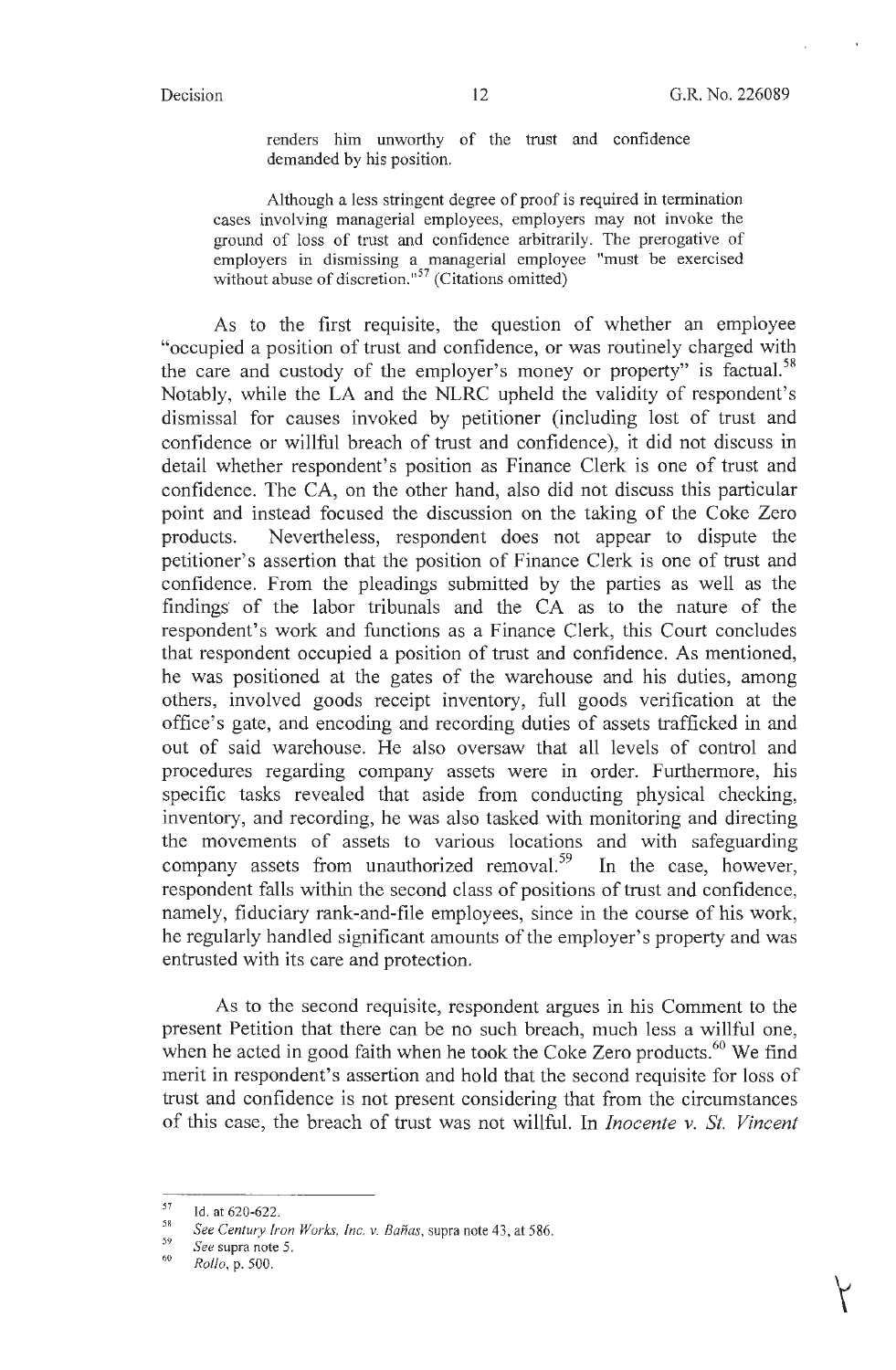Foundation For Children and Aging, Inc.,<sup>61</sup> we stated that the loss of trust and confidence must be through a willful breach thereof:

Significantly, loss of confidence is, by its nature, subjective and prone to abuse by the employer. Thus, the law requires that the breach of trust - which results in the loss of confidence - must be willful. The breach is willful if it is done intentionally, knowingly and purposely, without justifiable excuse, as distinguished from an act done carelessly, thoughtlessly, heedlessly, or inadvertently.

We clarify, however, that it is the breach of the employer's trust, not the specific employee act/s which the employer claims caused the breach, which the law requires to be willful, knowingly and purposefully done by the employee to justify the dismissal on the ground of loss of trust and confidence.

In *Vitarich Corp. v. NLRC,* we laid out the guidelines for the application of the doctrine of loss of confidence, namely: ( 1) the loss of confidence should not be simulated; (2) it should not be used as a subterfuge for causes which are improper, illegal or unjustified; (3) it should not be arbitrarily asserted in the face of overwhelming evidence to the contrary; and (4) it must be genuine, not a mere afterthought to justify earlier action taken in bad faith. In short, there must be an actual breach of duty which must be established by substantial evidence.<sup>62</sup> (Citations omitted)

Although it is already not disputed that he failed to comply with the proper procedure for the taking out of the Coke Zeros, the circumstances of the case negate a finding that his infraction constitutes a willful breach of the trust reposed in him by petitioner. The Court finds that respondent's infraction was brought about by carelessness rather than by willful and intentional act of stealing from his employer. His failure to comply with proper procedures was brought about by his erroneous belief that the actions he had undertaken (such as securing permission from Padua and Guamos, whom he regarded as "big bosses") were enough for him to validly take the Coke Zeros in question.

Of course, this is not to say that respondent was entirely faultless in this case. As correctly held by the CA, while respondent committed an act which should not go unpunished, the penalty of dismissal was too harsh and disproportionate. Infractions committed by an employee should merit only the corresponding penalty demanded by the circumstance, and the penalty must be commensurate with the act, conduct or omission imputed to the employee.<sup>63</sup> Hence, the Court holds that a lesser penalty would have been sufficient for the infraction he committed, taking also into consideration that he had no previous derogatory record in his 11 years in petitioner's employ. While this Court is aware that there is jurisprudence<sup>64</sup> to the effect that "in cases of breach of trust and loss of confidence, the length of time, if

<sup>61</sup>G.R. No. 202621, June 22, 2016, 794 SCRA 299. 62 Id. at 328-329. 63 *Farro/ v. Court ofAppeals,* supra note 50, at 339. 64 *See Matis v. Manila Electric Co,* 795 Phil. 319(2016).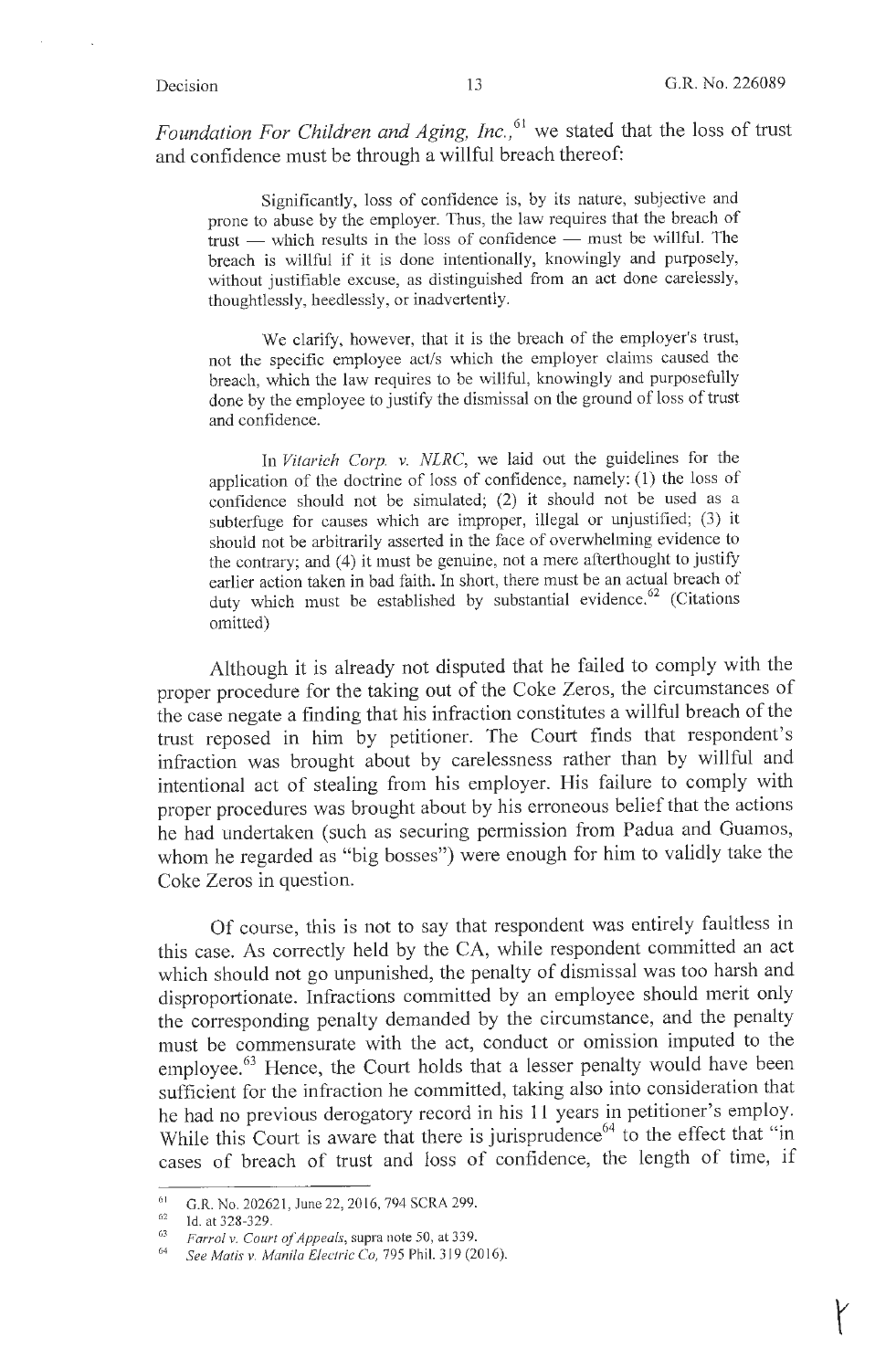$\bigg\{$ 

considered at all, shall be taken against the employee, x x  $x^{0.65}$  for '[u]nlike other just causes for dismissal, trust in an employee, once lost is difficult, if not impossible, to regain,"<sup>66</sup> such must be understood to mean that when loss of trust and confidence has been duly established, length of service may be considered as an aggravating circumstance instead. Such is not applicable in this case since as already discussed, the second requisite for loss of trust and confidence is lacking.

#### *Backwages and reinstatement*

Petitioner prays, in the alternative, that in case respondent's dismissal be declared illegal, it should not be made liable to pay backwages for they were in good faith in terminating respondent's employment. Furthermore, they pray that they should just be allowed to pay separation pay in lieu of reinstatement, since reinstatement is no longer feasible considering the length of time that respondent has been dismissed, that he occupied a position of trust and confidence, and reinstatement would no longer serve the best interest of the parties.

We find no merit to both of petitioner's alternative prayers.

It is true that in *Integrated Microelectronics, Inc. v. Pionilla,* 67 the Court recognized an exception to the general *rule* that backwages are to be paid to an illegally dismissed employee. The Court held therein that reinstatement without backwages may be ordered on account of the following: (a) the fact that dismissal of the employee would be too harsh of a penalty; and (b) that the employer was in good faith in terminating the employee. 68 Said ruling was applied in *Universal Robina Sugar Milling*  Corp. v. Ablay<sup>69</sup> and *Holcim Philippines, Inc. v. Obra.*<sup>70</sup> However, it must be emphasized that under the parameters set forth in *Integrated Microelectronics,* the denial of backwages was deemed to be the penalty sufficient for the infraction committed by the employee instead of dismissal from employment.

While it may be argued that the two above-mentioned requisites $^{71}$  are present in this case, the Court finds no compelling reason to disturb the CA's finding that suspension for one month would be the more reasonable and commensurate penalty under the circumstances. Hence, to impose a onemonth suspension and delete the award of backwages in its entirety at the same time would amount to respondent being penalized twice for the same

<sup>65</sup>   $^{65}$  Id. at 325.<br><sup>66</sup> Id.

<sup>&</sup>lt;sup>67</sup> G.R. No. 200222, August 28, 2013, 704 SCRA 362.<br>
Id. at 367.<br>
G.R. No. 218172, March 16, 2016, 787 SCRA 593.<br>
<sup>70</sup> 792 Phil. 594 (2016).<br>
<sup>70</sup> Notably, as to the second requisite, the CA did not award moral and exemp respondent upon a finding that the latter's dismissal was not attended with bad faith.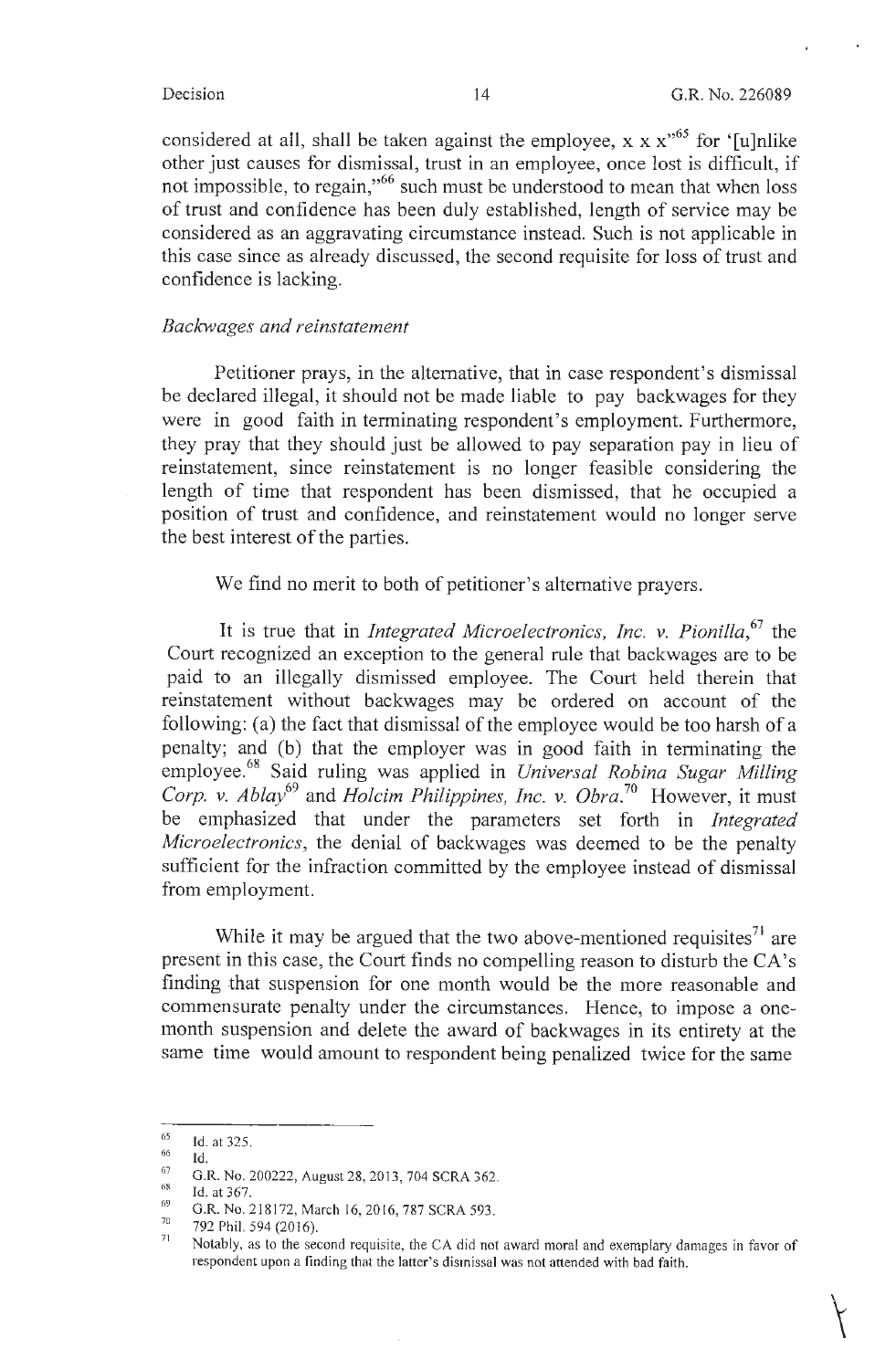infraction. Thus, instead of deleting the award of backwages in its entirety, the Court affirms the CA in awarding backwages but with deduction corresponding to the suspension for one month, with modification that said monetary award shall earn legal interest of 6% per annum from finality of this Decision until full satisfaction thereof. $72$ 

Furthermore, the Court cannot sustain petitioner's other alternative prayer as regards the payment of separation pay in lieu of reinstatement. Considering that payment of separation pay is an exception to the general rule that an employee who was illegally dismissed should be reinstated,  $73$  we cannot apply such exception on the basis of petitioner's bare assertion that reinstatement would no longer serve the best interest of the parties. In fact, on the side of the respondent, he has reiterated his prayer for reinstatement in his Memorandum of Appeal<sup>74</sup> and MR<sup>75</sup> before the NLRC, his Petition for *Certiorari*<sup>76</sup> before the CA, and in his Comment<sup>77</sup> to the present Petition where he prayed that the same be dismissed (thus, he is in effect praying for this Court to affirm the CA ruling which ordered his reinstatement).

In sum, the Court finds that respondent's dismissal was too harsh a penalty for the infraction he committed. Hence, the CA was correct in finding that the NLRC committed grave abuse of discretion in upholding the validity of respondent's dismissal.

**WHEREFORE,** premises considered, the Petition is **DENIED.** The Decision dated March 14, 2016 and the Resolution dated July 19, 2016 of the Court of Appeals in CA-G.R. SP No. 139155 are hereby **AFFIRMED with MODIFICATION** that the monetary award made therein shall earn legal interest of 6% per annum reckoned from the finality of this Decision until full satisfaction thereof.

#### **SO ORDERED.**

*&* ~ */ //*  **E C. REYKs, JR.**  *ssociate Justice* 

<sup>&</sup>lt;sup>72</sup> See Claret School of Quezon City v. Sinday, G.R. No. 226358, October 9, 2019.

<sup>&</sup>lt;sup>73</sup> *See Art.* 279 (now Art. 294) of the Labor Code.<br> $\frac{74}{74}$   $\frac{p_1H_1}{r_1}$  = 220.

<sup>74</sup> *Rollo*, p. 229.<br>
75 Id. at 285.<br>
76 Id. at 320.<br>
77 Id. at 501.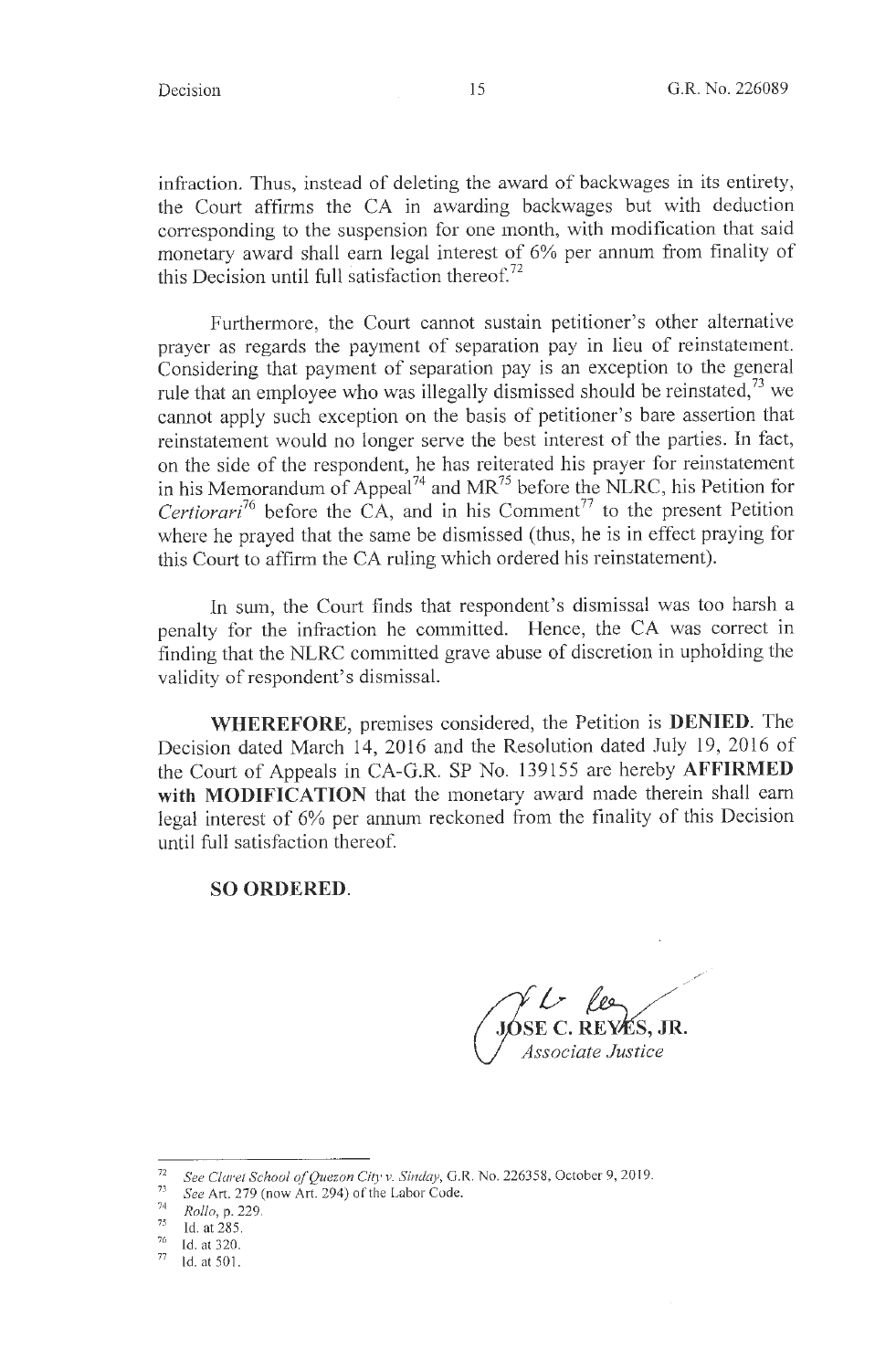**WE CONCUR:** 

# (On Official Business) **DIOSDADO M. PERALTA**  *Chief Justice*

*Chairperson* 

MIN S. CAGUIOA **LFREDO** Associate Justice Acting Chairperson

ZARO-JAVIER AM Associate Justice

*(*  \

**AT T ESTATION** 

I attest that the conclusions in the above Decision had been reached in consultation before the case was assigned to the writer of the opinion of the Court's Division.

**LFREDO BENJAMIN S. CAGUIOA**<br> **Associate** Justice<br> *Acting Chairperson, First Division* **LFREDO** 

16